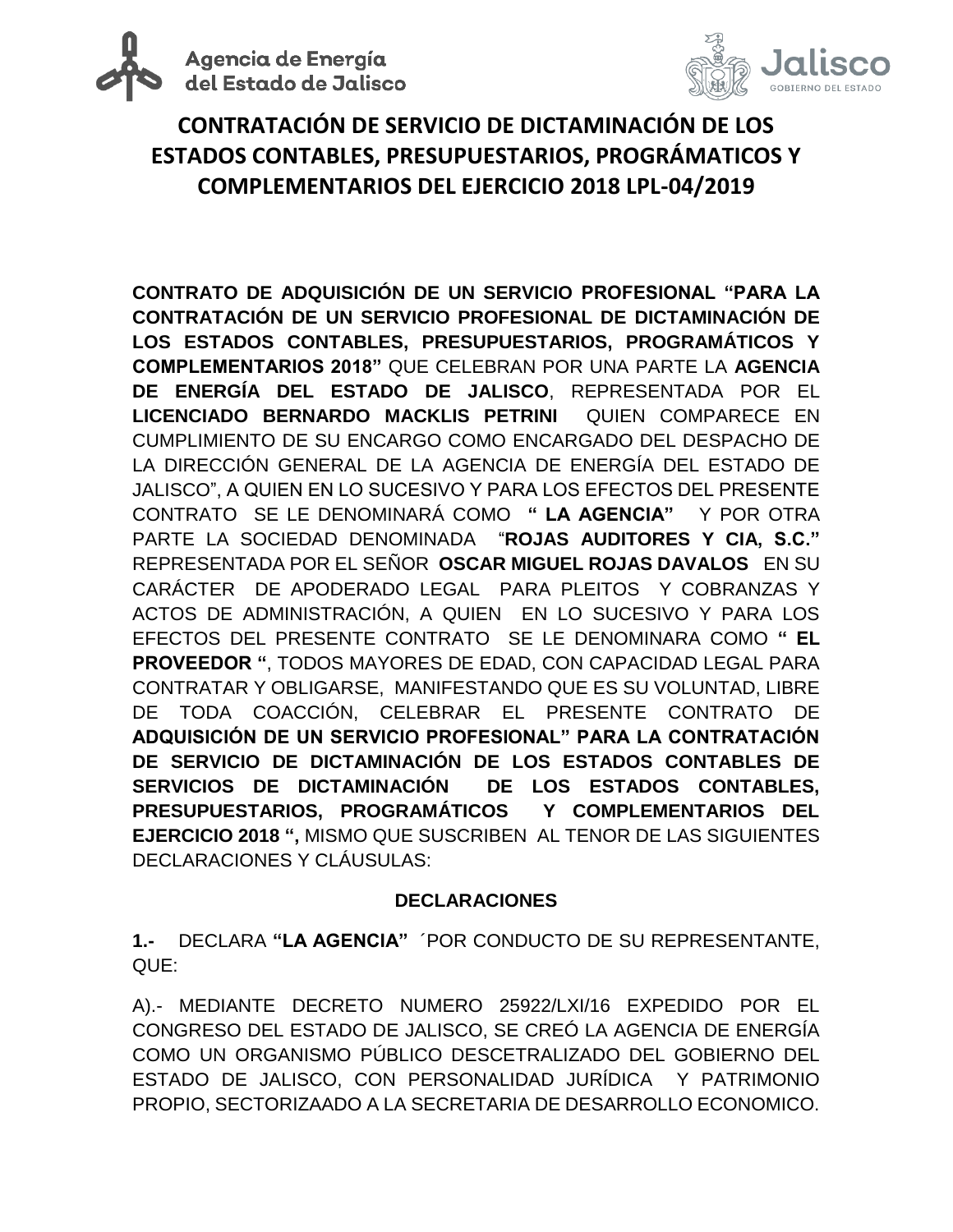



B).- CON FECHA 26 DE NOVIEMBRE DE 2016 SE PUBLICÓ EN EL PERIÓDICO OFICIAL DEL ESTADO DE JALISCO LA LEY ORGÁNICA DE LA AGENCIA DE NERGÍA DEL ESTADO DE JALISCO.

C. - CON FECHA 1 DE MARZO DEL 2019, EL LIC. BERNARDO MACKLIS PETRINI FUE NOMBRADO POR EL GOBERNADOR COMO ENCARGADO DE DESPACHO DE LA DIRECCIÓN GENERAL Y EN CONSECUENCIA CUENTA CON FACULTADES SUFICIENTES PARA PRESENTAR EN ESTE ACTO A LA AGENCIA DE ENERGIA Y OBLIGARSE AL TENOR DEL PRESENTE CONVENIO, EN TERMINOS DE LOS NUMERALES 13 Y 15 DEL DECRETO NO. 25922/LXI/16, IDENTIFICADO LINEAS ARRIBA.

D). - QUE EL PRESENTE CONTRATO FUE ADJUDICADO A TRAVÉS DE LICITACIONES **LPL-004/2019** PUBLICA LOCAL CON FUNDAMENTO LEGAL EN LO SEÑALADO EN LA LEY DE COMPRAS GUBERNAMENTALES, ENAJENACIONES Y CONTRATACIONES DE SERVICIOS DEL ESTADO DE JALISCO Y SUS MUNICIPIOS, Y SU RESPECTIVO REGLAMENTO. COMO ADJUDICACIÓN DIRECTA TODA VEZ QUE DURANTE LOS DOS PROCEDIMIENTOS DE LICITACIÓN NO SE PRRESENTARON PROVEEDORES.

E). - LA AGENCIA DE ENERGÍA DEL ESTADO DE JALISCO SE ENCUENTRA REGISTRADA EN EL PATRÓN DEL REGISTRO FEDERAL DE CONTRIBUYENTES DE LA SECRETARIA DE HACIENDA Y CRÉDITO PÚBLICO CON **CEDULA NÚMERO AEE-161127-ML0.**

F). - SEÑALA COMO DOMICILIO, PARA TODO EFECTO DERIVADO DEL PRESENTE INSTRUMENTO, EL UBICADO EN LÓPEZ COTILLA 1505, OCTAVO PISO, COLONIA AMERICANA. GUADALAJARA JALISCO

G). - EL PRESENTE CONTRATO SE JUSTIFICA EN VIRTUD DE QUE ES NECESARIO QUE SE CONTRATE A LA SOCIEDAD, QUE SE ENCUENTRA CAPACITADA PARA REALIZAR LAS ACTIVIDADES MENCIONADAS EN LA CLÁUSULA PRIMERA DEL PRESENTE CONTRATO

**2.-** DECLARA **"EL PROVEEDOR"** POR CONDUCTO DE SU REPRESENTANTE LEGAL, BAJO PROTESTA DE DECIR VERDAD QUE:

A): - OSCAR MIGUEL ROJAS DAVALOS CUENTA CON LA CAPACIDAD JURÍDICA PARA CONTRATAR Y OBLIGARSE DE ACUERDO A LO SEÑALADO EN EL CODIGO DE COMERCIO.

B). - CUENTA CON LA CAPACIDAD JURIDICA PARA CONTRATAR Y OBLIGARSE A LA EJECUCIÓN DE LOS SERVICIOS ENUNCIADOS EN LA CLÁUSULA PRIMERA DEL PRESENTE INSTRUMENTO Y QUE DISPONE DE LA ORGANIZACIÓN Y ELEMENTOS MATERIALES, HUMANOS Y TECNOLOGICOS SUFICIENTES PARA REALIZARLOS.

C. - CONOCE TODOS LOS DETALLES CONCERNIENTES A LOS SERVICIOS A DESARROLLAR COMPROMETIENDOSE A LA EJECUCIÓN DE ESTE CONTRATO,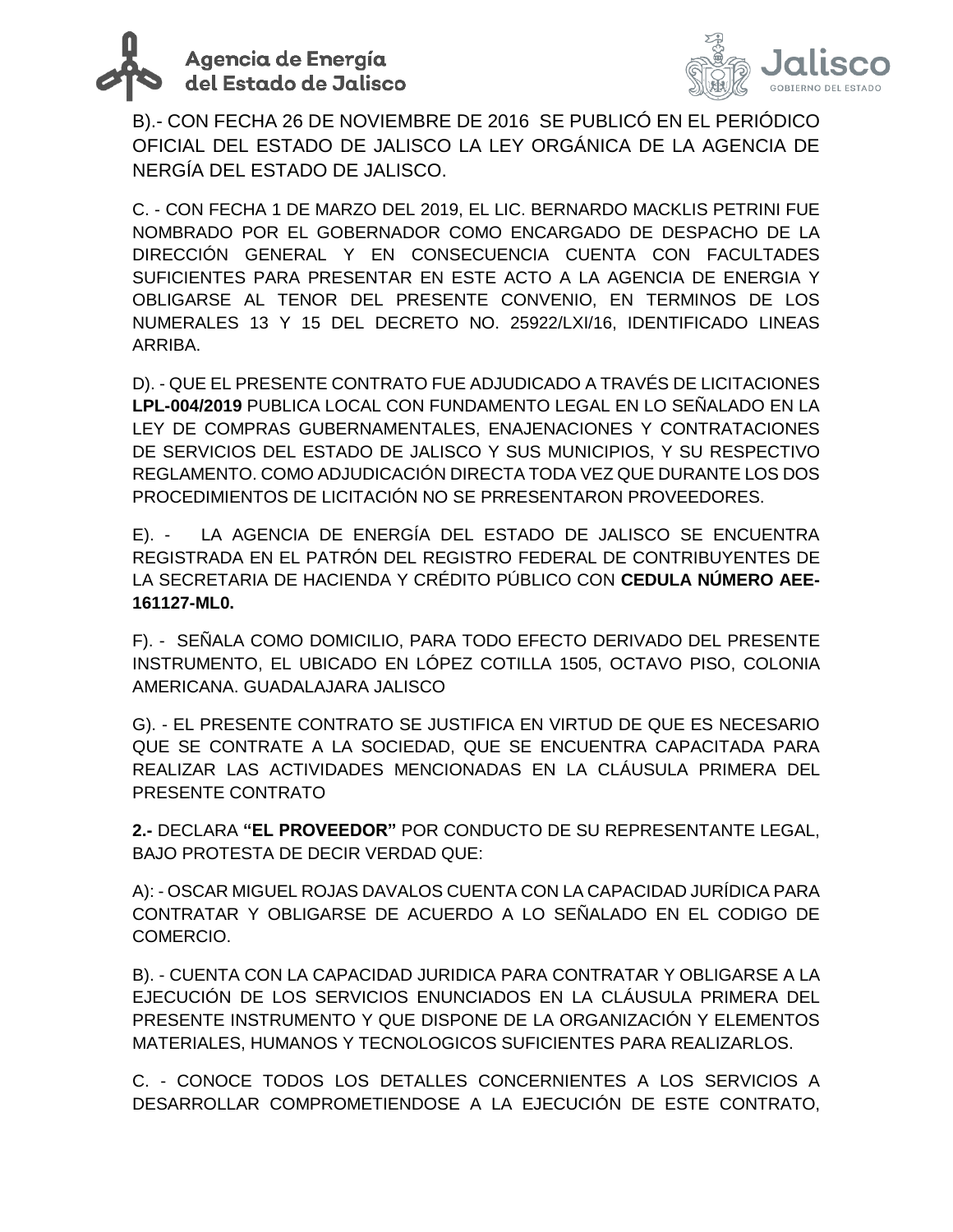



PONIENDO PARA ELLO TODA SU EXPERIENCIA Y CONOCIMIENTO, APLICANDO LOS PROCEDIMIENETOS MAS EFICIENTES PARA LA REALIZACIÓN Y CUMPLIMIENTO DE SUS OBLIGACIONES.

D). - SE ENCUENTRA INSCRITO EN EL REGISTRO ESTATAL UNICO DE PROVEEDORES Y CONTRATISTAS DEL GOBIERNO DE JALSICO, CON EL NÚMERO DE REGISTRO **P23405** Y QUE DICHO REGISTRO SE ENCUENTRA VIGENTE.

E). - QUE SU REGISTRO FEDERAL DE CONTRIBUYENTES ES **RAU100129CS5**

F). - CONOCE TODOS LOS DETALLES CONCERNIENTES A LA PRESENTACIÓN DEL SERVICIO A PROVEEDORES, Y EN CONSECUENCIA SE COMPROMETE A LA REALIZACIÓN DE ESTE CONTRATO.

G). - SEÑALA QUE SU DOMICILIO SE ENCUENTRA UBICADO EN JOSE MARIA HEREDIA 2876, COLONIA PRADOS PROVIDENCIA EN GUADALAJARA JALISCO.

**3.-** DECLARAN CONJUNTAMENTE **"LA AGENCIA"** Y **"EL PROVEEDOR"** EN ADELANTE ENUNCIADOS DE MANERA CONJUNTA COMO **"LAS PARTES"** QUE:

A). - SE RECONOCEN MUTUAMENTE LA PERSONALIDAD CON LA QUE COMPARECEN A LA CELEBRACIÓN DEL PRESENTE CONTRATO Y DECLARAN QUE TIENEN PLENA CAPACIDAD DE EJERCICIO PARA CONTRATAR Y OBLIGARSE EN LOS TERMINOS DEL MISMO.

B). - CONOCE PLENAMENTE EL CONTENIDO Y ALCANCES JURIDICOS Y ECONOMICOS DEL CONTRATO **"PARA LA CONTRATACION DE SERVICIO DE DICTAMINACIÓN DE LOS ESTADOS CONTABLES, PRESUPUESTARIOS, PROGRÁMATICOS Y COMPLEMENTARIOS DEL EJERCICIO 2018"** 

EN VIRTUD DE LO ANTERIOR, LAS PARTES ACUERDAN CELEBRAR EL PRESENTE CONTRATO DE "**PARA LA CONTRATACIÓN DE DE SERVICIO DE DICTAMINACIÓN DE LOS ESTADOS CONTABLES, PRESUPUESTARIOS, PROGRÁMATICOS Y COMPLEMENTARIOS DEL EJERCICIO 2018,** POR LO CUAL SE PROCEDE A LA CELEBRACIÓN DEL PRESENTE CONTRATO, BAJO EL TENER DE LAS SIGUIENTES:

#### **CLÀUSULAS**

**PRIMERA. -** EL OBJETO DEL PRESENTE CONTRATO ES **CONTRATACIÓN DE SERVICIO DE DICTAMINACIÓN DE LOS ESTADOS CONTABLES, PRESUPUESTARIOS, PROGRÁMATICOS Y COMPLEMENTARIOS DEL EJERCICIO 2018 DE LA LICITACIÓN "LPL-004/2019,** QUE SE SEÑALAN EN EL ANEXO 1 DEL PRESENTE CONTRATO.

**SEGUNDA. -** MONTO DEL CONTRATO. EL MONTO ESTABLECIDO PARA LA SUSCRIPCION DEL PRESENTE CONTRATO ES POR LA CANTIDAD DE **\$31,320.00 (TREINTA Y UN MIL TRESCIENTOS VEINTE PESOS 00/100 MONEDA NACIONAL)** QUE INCLUYE EL IMPUESTO DEL VALOR AGREGADO. LA CANTIDAD AQUÍ PACTADA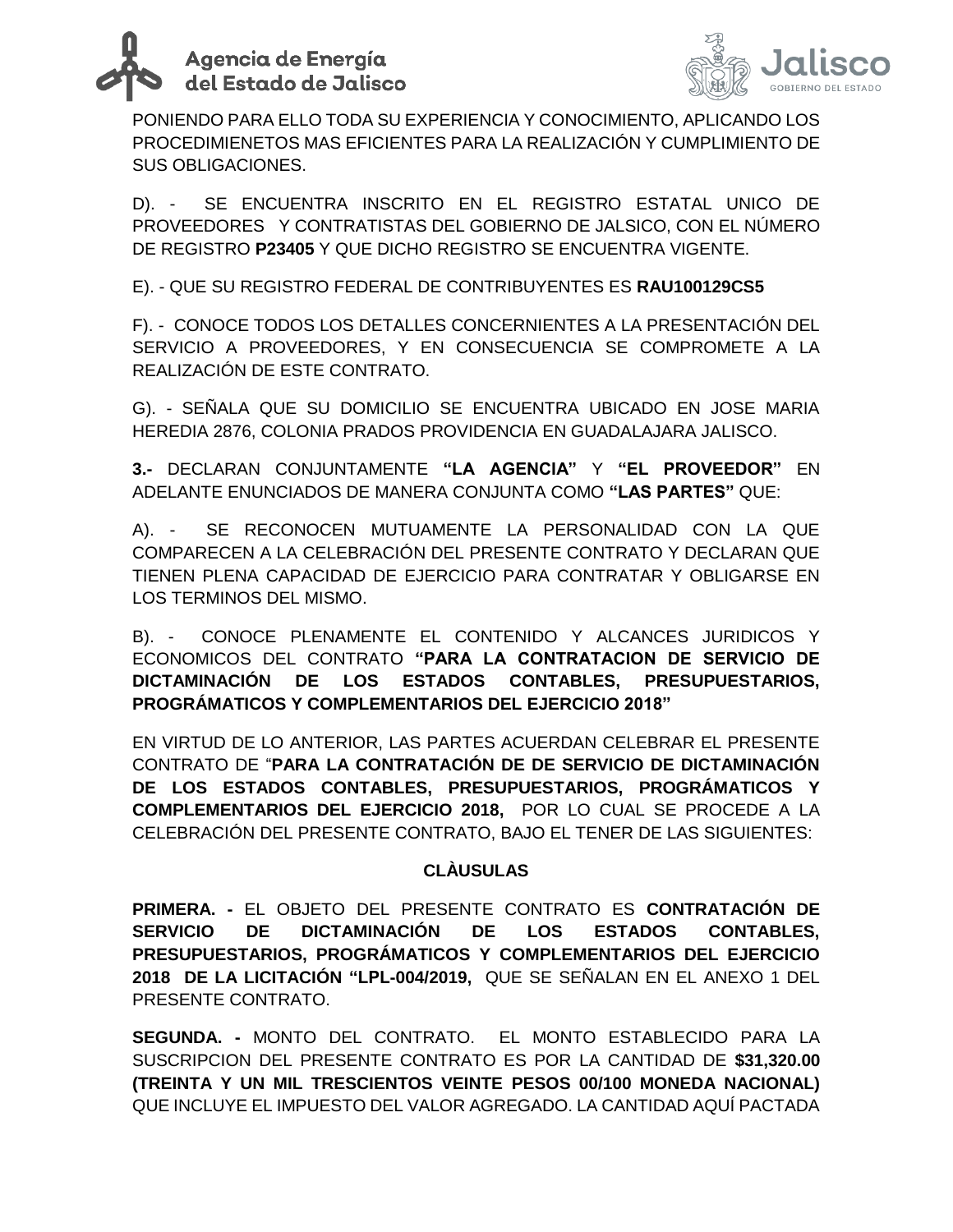# Agencia de Energía<br>del Estado de Jalisco



SERA CUBIERTA CON CARGO AL PATRIMONIO DE LA AGENCIA DE ENERGIA DEL ESTADO DE JALISCO.

**TERCERA. -** EL PLAZO DE EJECUCION: EL PLAZO DETERMINADO POR **"LAS PARTES"** PARA LA ENTREGA DEL SERVICIO DE DICTAMINACIÓN DE LOS ESTADOS CONTABLES, PRESUPUESTARIOS, PROGRÁMATICOS Y COMPLEMENTARIOS DEL EJERCICIO 2018; SERA EL DÍA 07 SIETE DE OCTUBRE DEL 2019 DOS MIL DIECINUEVE, FECHA EN QUE PRECISAMENTE EL PROVEEDOR FINALIZARÁ LA ENTREGA DE LOS SERVICIOS CUYO OBJETO DEL PRESENTE CONTRATO A LA AGENCIA DE ENERGÍA DEL ESTADO DE JALISCO.

**CUARTA.** - NOMBRAMIENTO DEL RESPONSABLE DE **"LA AGENCIA"** A EFECTO DE QUE LA ENTREGA DE LAS **DICTAMINACIÓN DE LOS ESTADOS CONTABLES, PRESUPUESTARIOS, PROGRÁMATICOS Y COMPLEMENTARIOS DEL EJERCICIO 2018 DE LA LICITACIÓN LPL-004/2019**, REQUERIDO EN EL PRESENTE INSTRUMENTO SE REALICE EN LOS TERMINOS CONSIGNADOS EN EL MISMO, AL ENCARGADO DEL DESPACHO DE LA DIRECCION GENERAL DE LA AGENCIA DE ENERGIA DEL ESTADO DE JALISCO, QUIEN SUPERVISARÁ LOS SERVICIOS A QUE SE REFIERE EL PRESENTE CONTRATO, QUIEN PODRÁ ACEPTAR Y OBJETAR LAS OBSERVACIONES AL MISMO QUE LLEGARAN A FORMULARSE.

**QUINTA. -** PRORROGAS: SI EN CUALQUIER MOMENTO EN EL CURSO DE LA EJECUCIÓN DEL CONTRATO **"EL PROVEEDOR",** SE ENCONTRARÁ EN UNA SITUACIÓN QUE LE IMPIDIERA LA OPORTUNA ENTREGA DEL SERVICIO, NOTIFICARA DE INMEDIATO POR ESCRTIO A **"LA AGENCIA"** LAS CAUSAS DE LA DEMORA Y SU DURACION PROBABLE, DEBIENDO SOLICITAR PRORROGA ANTES DE LOS CINCO DIAS HABILES DEL PLAZO QUE TENGA PARA LA ENTREGA.

**SEXTA. -** DE LA FIANZA: PARA GARANTIZAR EL CUMPLIMIENTO DE LAS OBLIGACIONES Y RESPONSABILIDADES DERIVADAS DE ESTE CONTRATO **"EL PROVEEDOR"** DEBERA PRESENTAR A MAS TARDAR EL DIA DEL PAGO, EN EL DOMICILIO DE **"LA AGENCIA"** FIANZA, CHEQUE CERTIFICADO A FAVOR Y A SATISFACCION DE LA AGENCIA DE ENERGIA DEL ESTADO DE JALISCO, POR EL VALOR DE 10% DEL IMPORTE TOTAL DE LOS SERVICIOS CONTRATADOS CON EL IVA INCLUIDO. ESTA GARANTÍA INDEPENDIENTEMENTE DE SU FORMA DE PRESENTACION DEBERA PERMANECER POR UN AÑO MAS A PARTIR DE LA FIRMA DEL CONTRATO.

**"EL PROVEEDOR"** QUE OPTE POR GARANTIZAR A TRAVÉS DE FIANZA, ESTA DEBERA SER EXPEDIDA POR AFIANZADORA NACIONAL A FAVOR DE LA AGENCIA DE ENERGÍA DEL ESTADO DE JALISCO.

MIENTRAS **"EL PROVEEDOR",** NO OTORGUE LA GARANTIA ENUNCIADA EN EL INCISO B), DE ESTA CLÁUSULA, NO SE PERFECCIONARÁ EL PRESENTE CONTRATO Y NO SURTIRÁ EFECTO LEGAL ALGUNO.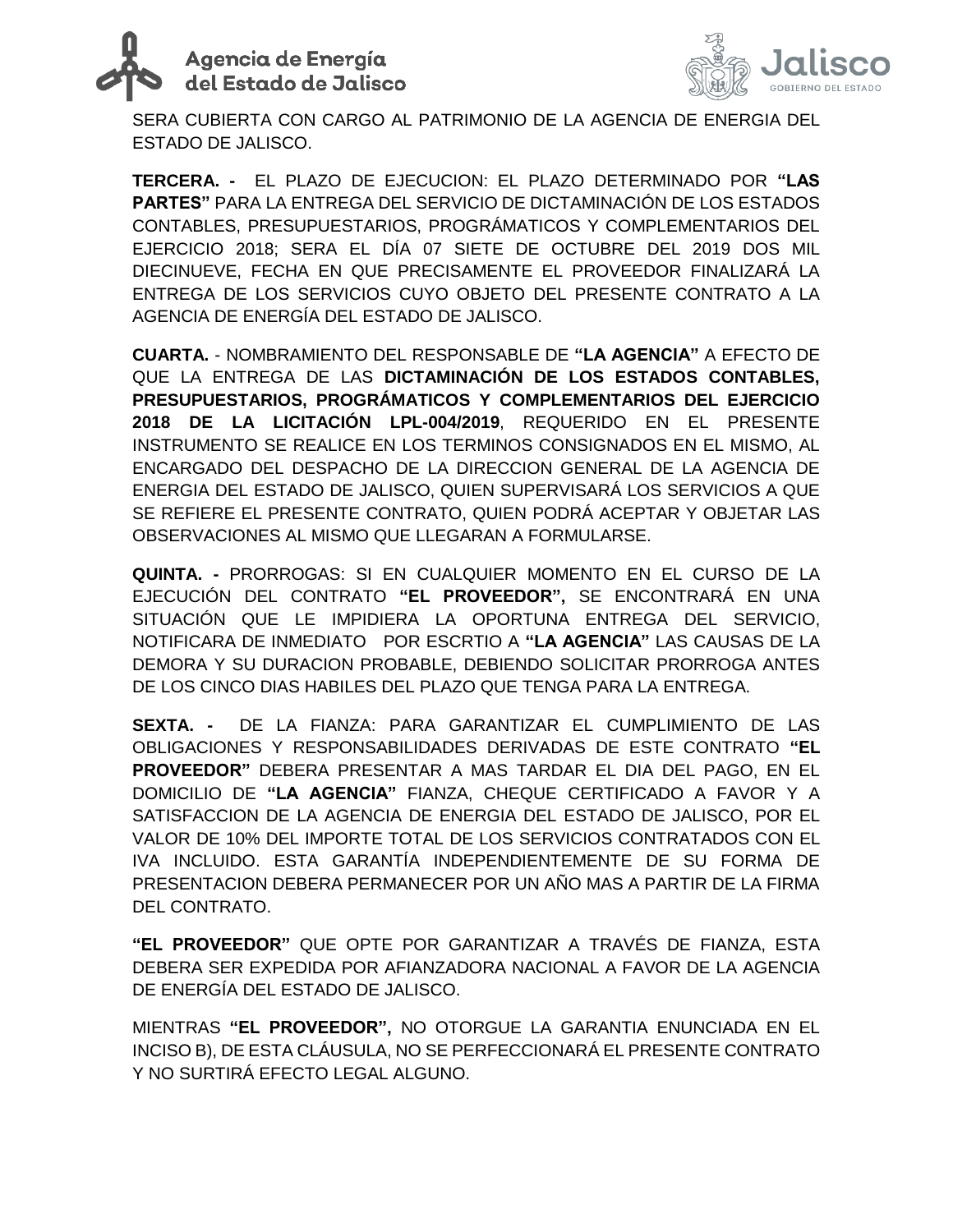



**SEPTIMA. -** PAGO DE LOS SERVICIOS: LA AGENCIA REALIZARÁ EL PAGO EN UNA SOLA EXHIBICIÓN.

EL PAGO SE EFECTUARÁ EN MONEDA NACIONAL POR TRANSFERENCIA ELECTRONICA, UNA VEZ QUE EL SERVICIO SEA ENTREGADO EN LA UNIDAD DE COMPRAS DE LA AGENCIA, Y SE ENTREGUE LA FACTURA ORIGINAL CORRESPONDIENTE A NOMBRE DE LA AGENCIA DE ENERGÍA DEL ESTADO DE JALISCO.

**"EL PROVEEDOR"** SERA RESPONSABLE DEL PAGO DE IMPUESTOS A SU CARGO QUE SE GENEREN POR LA CELEBRACIÓN DEL PRESENTE CONTRATO, ASÍ COMO DE ACREDITAR EL PAGO DEL MISMO CON LA DOCUMENTACION CORRESPONDIENTE A **"LA AGENCIA"** CUANDO ESTOS LE SEAN SOLICITADOS DENTRO DE UN PLAZO DE 05 CINCO DÍAS HABILES.

**OCTAVA. -** LUGAR Y CONDICIONES DE ENTREGA DE LOS SERVICIOS: LOS RESULTADOS DE LOS SERVICIOS COTRATADOS CONSISTENTES EN **DICTAMINACIÓN DE LOS ESTADOS CONTABLES, PRESUPUESTARIOS, PROGRÁMATICOS Y COMPLEMENTARIOS DEL EJERCICIO 2018**; DEBERÁN ENTREGARSE EN MANUEL LÓPEZ COTILLA NUMERO 1505 COLONIA AMERICANA, EN ESTA CIUDAD DE GUADALAJARA, JALISCO.

**NOVENA. - DICTAMINACIÓN DE LOS ESTADOS CONTABLES, PRESUPUESTARIOS, PROGRÁMATICOS Y COMPLEMENTARIOS DEL EJERCICIO 2018** : UNA VEZ QUE LA AGENCIA DE ENERGÍA DEL ESTADO DE JALISCO REALICE EL PAGO TOTAL DEL SERVICIO OBJETO DEL PRESENTE CONTRATO, SERA PROPIEDAD DE LA AGENCIA DE ENERGIA DEL ESTADO DE JALISCO O DE QUIEN LA PROPIA AGENCIA DETERMINE.

**DECIMA. –** PATENTES, MARCAS Y DERECHOS DE AUTOR. **"EL PROVEEDOR"** ASUMIRA LA RESPONSABILIDAD TOTAL PARA EL CASO DE QUE INFRINJA LOS DERECHOS DE TERCEROS SOBRE PATENTES, MARCAS Y DERECHOS DE AUTOR AL SUMINISTRAR LOS BIENES OBJETO DEL PRESENTE CONTRATO.

**DECIMA PRIMERA. -** VICIOS OCULTOS: CUANDO APARECIERAN ERRORES O VICIOS EN LOS SERVICIOS Y TRABAJOS DENTRO DEL AÑO SIGUIENTE A LA FECHA DE SU RECEPCIÓN, ENCARGADO DEL DESPACHO DE LA DIRECCION GENERAL **"LA AGENCIA"** ORDENARA SU CORRECCIÓN O REPOSICION INMEDIATA, LO QUE ARA **"EL PROVEEDOR"** SIN TENER DERECHO A RETRIBUCIÓN ALGUNA. SI **"EL PROVEEDOR"** NO ATENDIERE LOS REQUERIMIENTEOS EN UN PLAZO NO MAYOR A 10 DIAS HABILES, "**LA AGENCIA"** POR CONDUCTO DE SU ENCARGADO DE DESPACHO DE LA DIRECCION GENERAL PODRA, CON CARGO AL **"PROVEEDOR"** ORDENARA SUBSANAR ESTOS SERVICIOS A UN TERCERO O EFECTUARLOS DIRECTAMENTE Y HARA EFECTIVA LA FIANZA OTROGADA PARA TAL EFECTO.

NI LAS LIQUIDACIONES PARCIALES O EL PAGO TOTAL DE LOS SERVICIOS, AUNQUE ESTOS HAYAN SIDO RECIBIDOS Y APROBADOS, EXIME A **"EL PROVEEDOR"** DE LA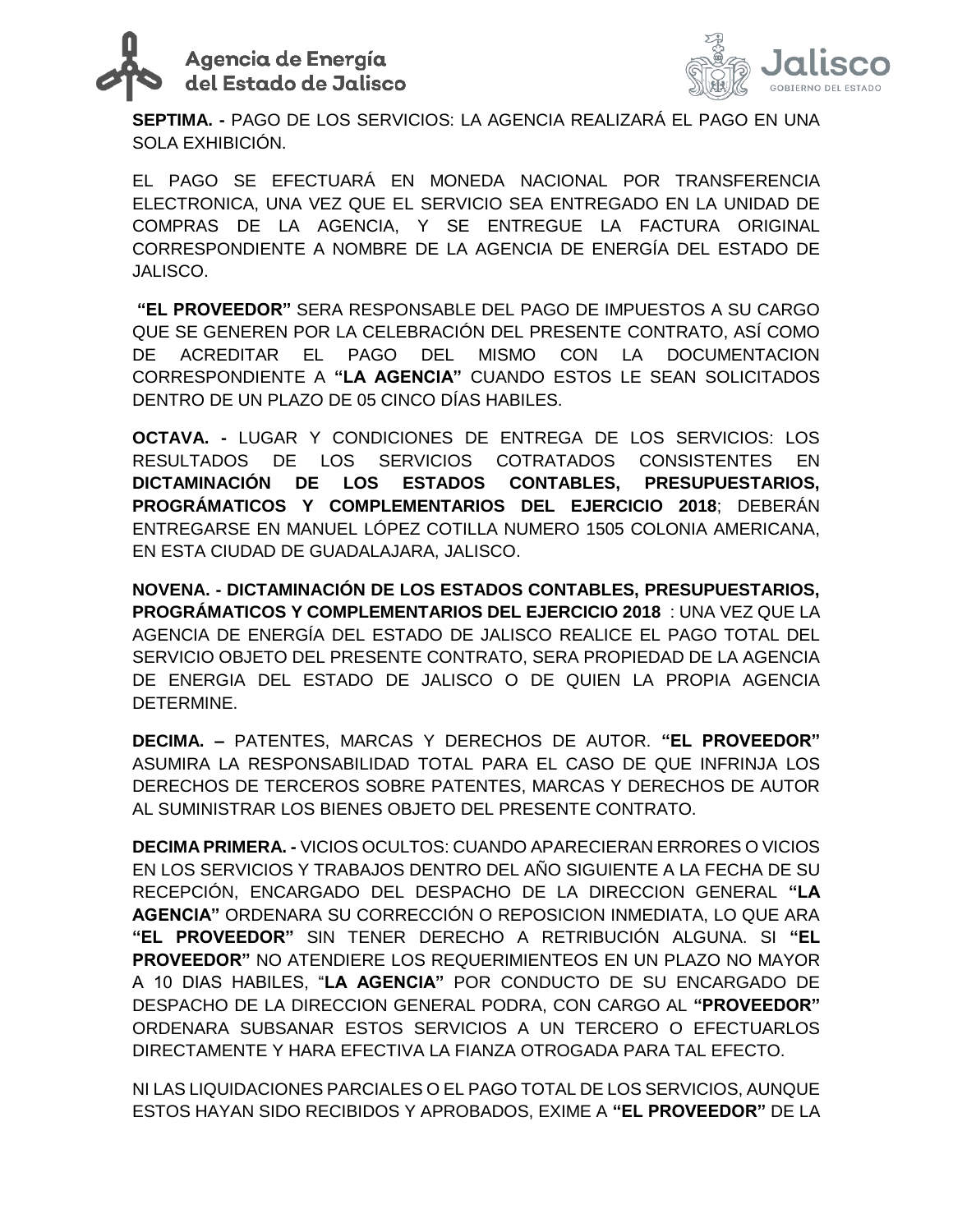



RESPONSABILIDAD EN QUE PUDIERE INCURRIR POR VICIOS OCULTOS QUE DESPUES RESULTEN Y QUE PROVENGAN POR DEFECTOS EN LA PRESENTACION DE LOS SERVICIOS Y, POR LO TANTO, LA AGENCIA DE ENERGÍA DEL ESTADO DE JALISCO, POR CONDUCTO DE SU ENCARGADO DE DESPACHO DE LA DIRECCIÓN GENERAL, SE RESERVAN EL DERECHO DE RECLAMAR EN CUALQUIER MOMENTO LA INDEMNIZACION CORRESPONDIENTE.

**DECIMA SEGUNDA. -** CASOS DE RECHAZO Y DEVOLUCIONES: CUANDO LOS SERVICIOS NO SE HAYAN REALIZADO DE ACUERDO CON LO ESTIPULADO EN ESTE CONTRATO O CONFORME A LAS INSTRUCCIONES DEL DIRECTOR GENERAL DE LA AGENCIA DE ENERGIA DEL ESTADO DE JALISCO, ESTE ORDENARA SU CORRECCIÓN O REPOSICIÓN INMEDIATA, LO CUAL HARA **"EL PROVEEDOR"** POR SU CUENTA SIN QUE TENGA DERECHO DE RETRIBUCIÓN ALGUNA; "EL ENCARGADO DEL DESPACHO DE LA DIRECCIÓN GENERAL" PODRÁ ORDENAR LA SUSPENSIÓN PARCIAL O TOTAL DE LOS SERVICIOS Y TRABAJOS PENDIENTES EN TANTO NO SE REALICEN DICHAS CORRECCIONES Y SIN QUE LO ANTERIOR SEA MOTIVO PARA AMPLIAR EL PLAZO PARA LA ETREGA DE LOS TRABAJOS; ASÍ TAMBIEN, SE APLICARAN LAS SANCIONES ESTABLECIDAS POR INCUMPLIMIENTO; HASTA EN TANTO SEAN ACEPTADOS Y APROBADOS EN LA INSPECCIÓN DE RECEPCIÓN CORRESPONDIENTE.

**DECIMIMO TERCERA. -** PENA CONVENCIONAL: LAS PARTES CONVIENEN QUE, SI **"EL PROVEEDOR"** NO ENTREGA EL SERVICIO CONTRATADADO CONSISTENTE EN **EL SERVICIO DE DICTAMINACION DE LOS ESTADOS CONTABLES, PRESUPUESTARIOS, PROGRÁMATICOS Y COMPLEMENTARIOS DEL EJERCICIO 2018,** OBJETO DEL PRESENTE CONTRATO EN LOS TERMINOS, TIEMPO Y LUGAR CONVENIDOS, O INCUMPLE CON CUALQUIERA DE LAS CLÁUSULAS DEL PRESENTE CONTRATO SE SANCIONARÁ A "EL PROVEEDOR" CONFORME A LA SIGUIENTE TABLA:

| DIAS DE ATRASO (HABILES)                                | % DE LA SANSION |
|---------------------------------------------------------|-----------------|
| DE 01 HASTA 05                                          | 3%              |
| DE 06 HASTA 10                                          | 6%              |
| DE 11 HASTA 30                                          | 10%             |
| DEL 31 EN DELANTE PODRA RESCIDIR EL CONTRATO A CRITERIO |                 |
| DE " LA AGENCIA"                                        |                 |
|                                                         |                 |
|                                                         |                 |

ESTAS PENALIDADES SE HARAN EFECTIVAS DE LA FIANZA, CHEQUE CERTIFICADO, O CHEQUE DE CAJA QUE **"EL PROVEEDOR**" PRESENTARÁ "**LA AGENCIA"** COMO GARANTIA DE CUMPLIMIENTO DEL CONTRATO.

**DECIMA CUARTA. - "LA AGENCIA"** PODRÁ RESCINDIR EL CONTRAT0 EN LOS SIGUIENTES CASOS: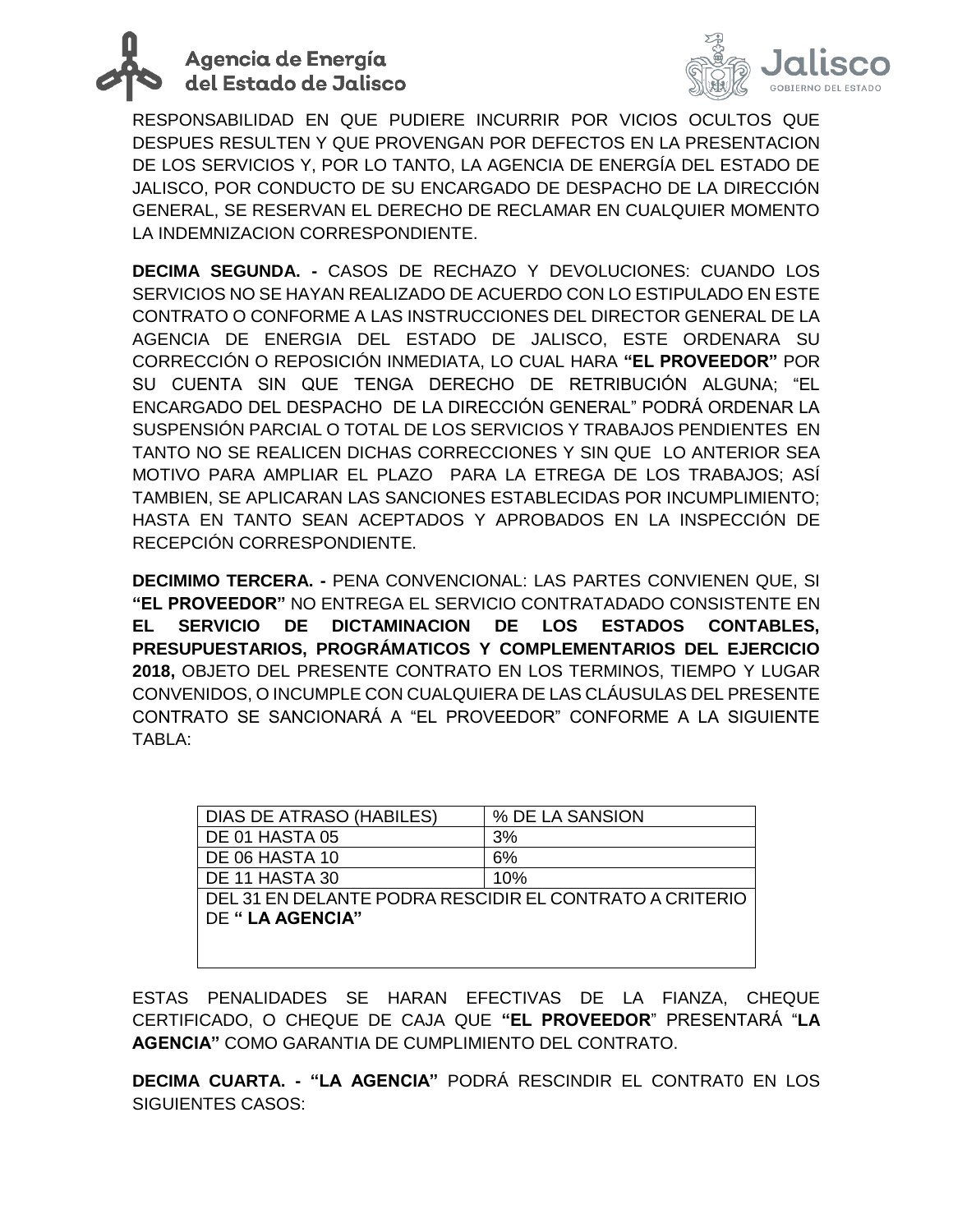



- I) CUANDO **"EL PROVEEDOR"** NO CUMPLA CON CUALQUIERA DE LAS OBLIGACIONES DEL PEDIDO Y/O CONTRATO.
- II) CUANDO HUBIESE TRANSCURRIDO EL PLAZO DE PRORROGA QUE EN SU CASO SE LE HAYA OTORGADO **"EL PROVEEDOR"** PARA LA ENTREGA DE LOS BIENES OBJETO DE LA LICITACIÓN Y HUBIESE TRANSCURRIDO EL PLAZO MAXIMO DE LA PENA CONVENCIONAL ESTIPULADA EN LA CLAUSULA DÉCIMA.
- III) EN CASO DE ENTREGAR BIENES CON ESPECIFICACIONES DISTINTAS A LAS CONTRATADAS, **"LA AGENCIA"** CONSIDERARA ESTAS VARIACIONES COMO UN ACTO DOLOSO Y SERA RAZON SUFICIENTE PARA LA RESCICIÓN DEL CONTRATO Y LA APLICACIÓN DE LA GARANTIA, AUN CUANDO EL INCUMPLIMIENTO SEA PARCIAL E INDEPENDIENTEMENTE DED LOS PROCESOS LEGALES QUE SE ORIGINEN.
- IV) EN CASO DE INCUMPLIMIENTO DE "**EL PROVEEDOR",** ESTE DEBERA REINTEGRAR LOS ANTICIPOS E INTERESES CORRESPONDIENTES CONFORME A UNA TASA IGUAL A LA APLICADA PARA PRORROGA EN EL PAGO DE CREDITOS FISCALES SEGÚN LO ESTABLECE LA LEY DE INGRESOS DE INGRESOS DEL ESTADO DE JALISCO ASI COMO LO ESTABLECIDO EN EL CODIGO FISCAL DEL ESTADO DE JALISCO.
- V) CUANDO **"EL PROVEEDOR"** VARIE O MODIFIQUE EN TODO O EN PARTES LAS CARACTERÍSTICAS DEL SERVICIO OFERTADO.
- VI) CUANDO **"EL PROVEEDOR"** NO ENTREGUE LOS SERVICIOS CON LAS CARACTERISTICAS Y ESPECIFICACIONES SEÑALADAS EN EL CONTRATO.
- VII) CUANDO **"EL PROVEEDOR"** SE RETRASE EN LA ENTREGA DEL PRODUCTO POR 20 VEINTE DIAS CONSECUTIVOS Y NO HAYA SOLICITADO PRORROGA.

**DECIMA QUINTA. -** PARA EL CASO DE RESCICIÓN DEL CONTRATO, DEBERA OBSERVARSE LO ESTABLECIDO EN LOS INCISOS SIGUIENTES:

- I) SE INICIARÁ A PARTIR DE QUE **"EL PROVEEDOR"** LE SEA COMUNICADO, POR ESCRITO, POR LA **"AGENCIA**", EL INCUMPLIMINETO EN QUE HAYA INCURRIDO, ADJUNTANDO COPIA SIMPLE DE LOS DOCUMENTOS EN QUE CONSTEN DICHOS INCUMPLIMIENTOS, PARA QUE EN UN TERMINO DE 5 CINCO DIAS HABILES, CONTADOS A PARTIR DEL DIA SIGUIENTE A LA FECHA EN QUE SEA NOTIFICADO, EXPONGA LO QUE A SU DERECHO CONNVENGA Y APORTE, EN SU CASO, LAS PRUEBAS QUE ESTIME PERTINENTES.
- II) TRANSCURRIDO EL TERMINO EN QUE SE REFIERE EL INCISO QUE ANTECEDE**, "LA AGENCIA"** CONTARA CON UN PLAZO DE 20 DIAS HABILES PARA DETERMINAR LO CONDUCENTE, CONCIDERANDO LOS ARGUMENTOS Y PRUEBAS QUE HUBIERE HECHO VALER **"EL PROVEEDOR"**

LA DETERMINACION DE DAR O NO POR RESCINDIDO EL CONTRATO, DEBERA SER COMUNICADO A **"EL PROVEEDOR"** DENTRO DE DICHO PLAZO.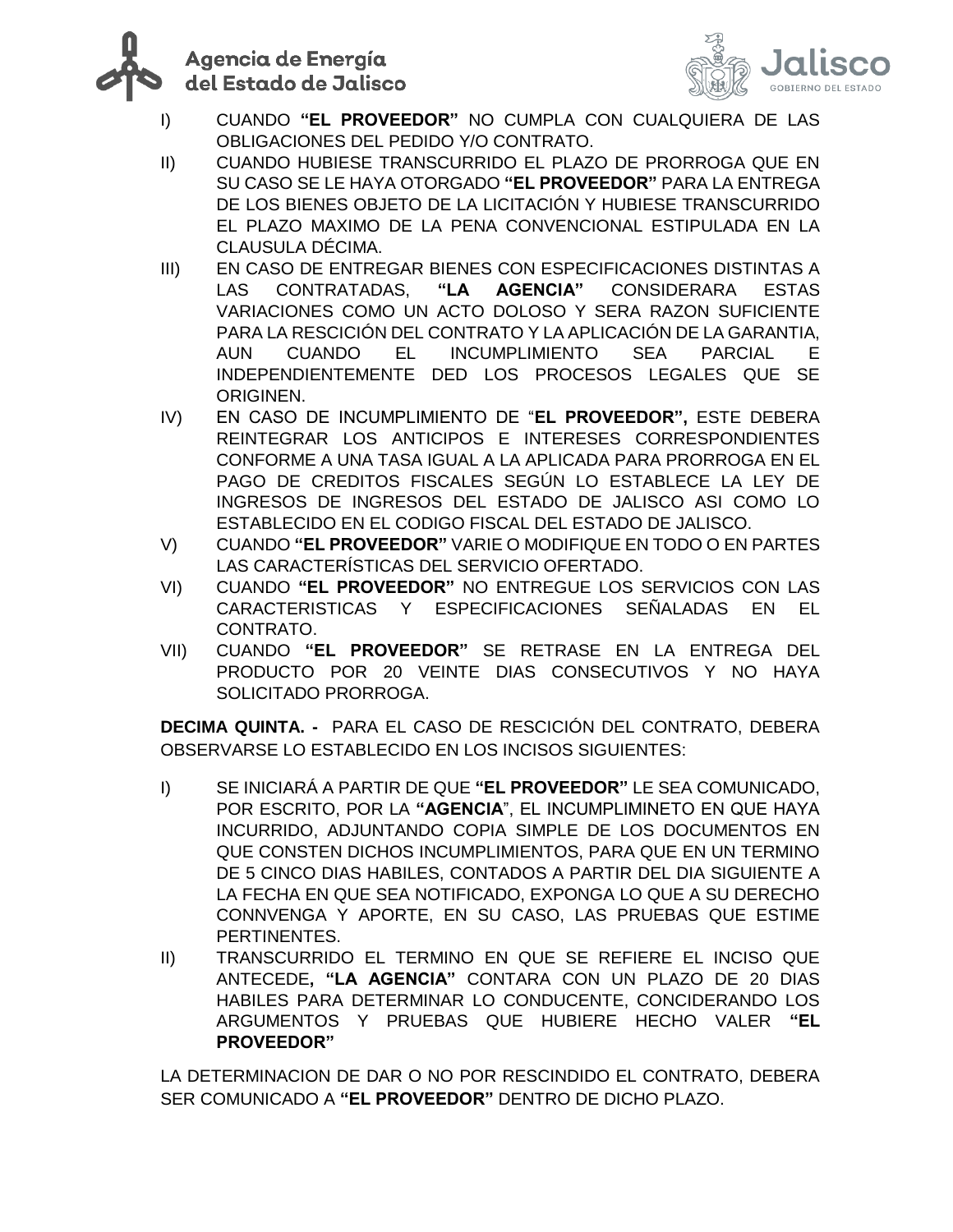



III) EN CASO DE QUE SE DETERMINE LA RESCISIÓN DEL CONTRATO Y UNA VEZ QUE HAYA SIDO NOTIFICADO **"EL PROVEEDOR", " LA AGENCIA"** PROCEDERA A CUANTIFICAR EL IMPORTE DE LA SANCION DEREIVADA DE LA RESCICION Y DE LA CUAL SE LE NOTIFICARA A **" EL PROVEEEDOR"** PARA QUE DENTRO DE UN TERMINO DE CINCO DIAS CONTADOS A PARTIR DEL DIA SIGUIENTE AL QUE SURTA EFECTOS DICHA NOTIFICACION, MANIFIESTE LO QUE A SU INTERES CONVINIERA Y APORTE LAS PRUEBAS QUE ESTIMARE CONVENIENTES, UNICAMENTE RESPECTO DE LA CUANTIFICACION DE LA SANCION. UNA VEZ TRANSCURRIDO ESE PLAZO **"LA AGENCIA"** PROCEDERA A NOTIFICAR A **"EL PROVEEDOR"** EL IMPORTE DE LA SANCION QUE DEBERA CUBRIR A **"LA AGENCIA"** DENTRO DE UN PLAZO DE CINCO DIAS HABILES CONTADOS A PARTIR DEL DIA SIGUIENTE EN QUE SURTA EFECTOS DICHA NOTIFICACION Y EN CASO DE QUE TRANSCURRA EL PLAZO DE CINCO DIAS HABILES DE PREFERENCIA, SIN QUE EL **"PROVEEDOR**" HAYA REALIZADO EL PAGO, SE CONSIDERARA A **"EL PROVEEDOR"** EN MORA PARA TODOS LOS EFECTOS LEGALES A QUE HAYA LUGAR.

EN CASO DE RESCICIÓN DE CONTRATO, LA SANCION QUE DEBERA CUBRIR **"EL PROVEEDOR"** A **"LA AGENCIA"** SERA POR UNA CANTIDAD EQUIVALENTE AL 10 % DEL PRECIO DE LOS PRODUCTOS NO ENTREGADOS FINALMENTE, EN VITUD DE LA RESCICIÓN.

**DECIMA SEXTA. -** TERMINACION ANTICIPADA DEL CONTRATO: **"LA AGENCIA"**  PODRA RESOLVER LA TERMINACION ANTICIPADA DEL CONTRATO CUANDO CONCURRAN RAZONES DE INTERES GENERAL, O BIEN, CUANDO POR CAUSAS JUSTIFICADAS SE EXTINGA LA NECESIDAD DE LOS BINENES CONTRATADOS, Y SE DEMUESTRE QUE, DE CONTINUAR CON EL CUMPLIMIENTO DE LAS OBLIGACIONES PACTADAS, SE OCASIONARA ALGUN DAÑO O PERJUICIO AL ESTADO, O EL QUE SE DETERMINE, POR LA AUTORIDAD COMPETENTE, LA NULIDAD DE LOS ACTOS QUE DIERON ORIGEN AL CONTRATO. EN ESTOS SUPUESTOS SE REEMBOLSARÁ A

**"EL PROVEEDOR"** LOS GASTOS NO RECUPERABLES EN QUE HAYA INCURRIDO, SIEMPRE QUE ESTOS SEAN RAZONABLES, ESTEN DEBIDAMENTE COMPROBADOS Y SE RELACIONES DIRECTAMENTE CON EL CONTRRATO. EN CASO DE DESASCUERDO., EL REEMBOLSO DEL GASTO NO RECUPERABLES PODRA SER OBJETO DE LOS MECANISMOS ESTABLECIDOS EN LA "LEY DE COMPRAS GUBERNAMENTALES, ENAJENACIONES Y CONTRATACION DE SERVICIOS DEL ESTADO DE JALISCO Y SUS MUNICIPIOS".

**DECIMO SEPTIMA. -** OBLIGACIONES OBRERO-PATRONALES: **"EL PROVEEDOR"** EN SU CARÁCTER INTRINSECO DE PATRON DEL PERSONAL QUE OCUPE CON MOTIVOS DEL SUMINISTRON DE LOS SERVICIOS OBJETO DEL PRESENTE CONTRATO, SERA EL UNICO RESPONSABLE DE LAS OBLIGACIONES DERIVADAS DE LAS DISPOSICIONES LEGALES Y DEMAS ORDENAMIENTOS EN